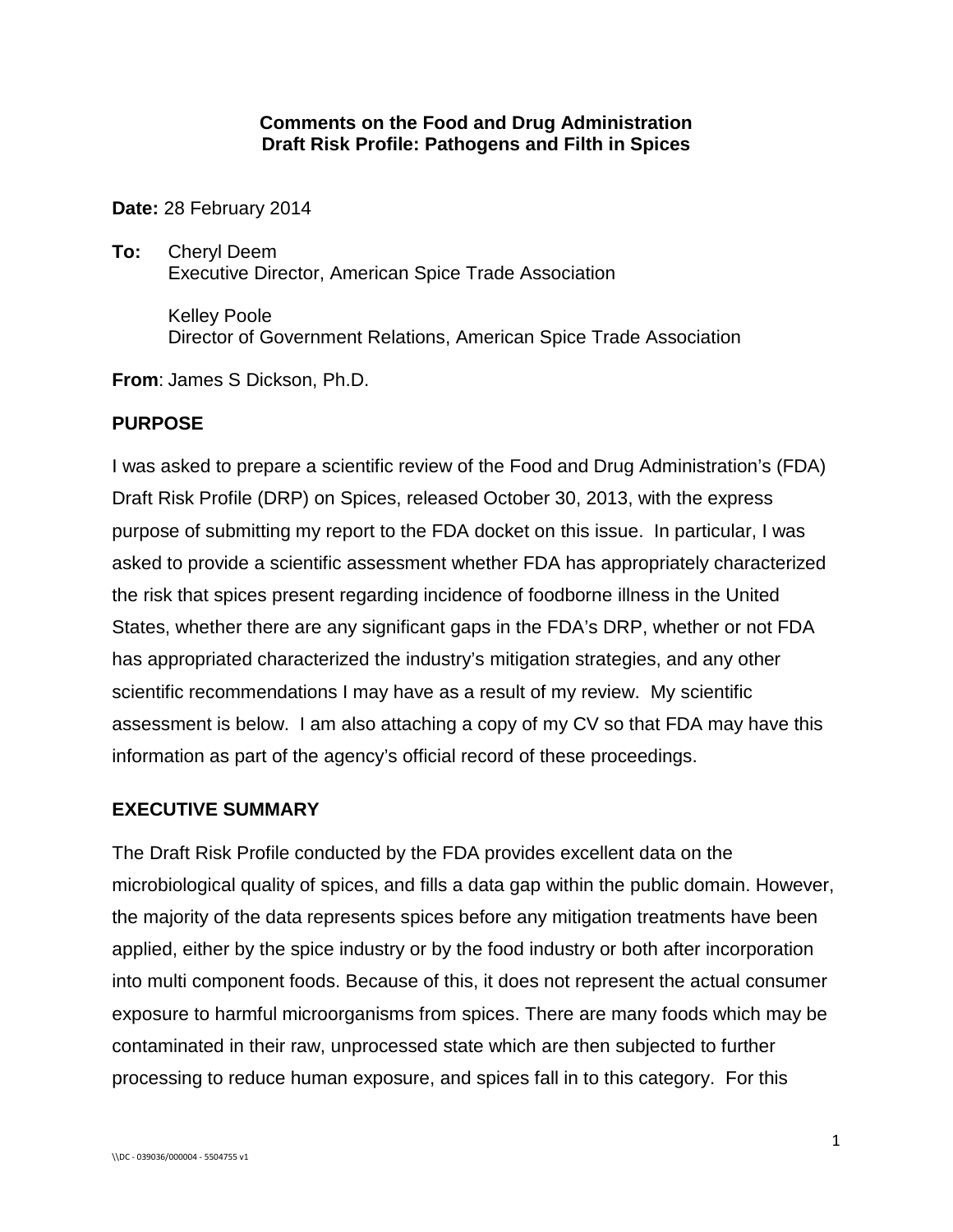reason, as well as others stated below, the risk of foodborne illness from consumption of spices would be much lower than that suggested by the FDA in the DRP.

Although they are widely used in foods, spices have been associated with very few foodborne disease outbreaks and FDA recalls. There have been three outbreaks associated with spices in the last 10 years, and one of those involved a product which may not meet the definition of a spice (broccoli powder). For comparative purposes, the Centers for Disease Control and Prevention (CDC) reported over 13,000 outbreaks of foodborne illnesses during a similar, but not identical, 10 year period. During the 4 year period when the three outbreaks actually occurred, the three outbreaks in total accounted for 0.33% of the total estimated foodborne salmonella cases during this time period.

The current laboratory methodology used to analyze spices for microbial contamination has inherent weaknesses, primarily because of the antimicrobial properties of some spices. It is appropriate to review these methods to assure that both the accuracy and precision as well as the results are the best achievable with the current state of the technology.

A quantitative risk assessment of the potential burden of foodborne illness from spices would provide additional information and perspective on the issue. Much of the data is already available, and additional data could be obtained relatively quickly, through a partnership of government, industry and academia. A similar approach was used in the development of the quantitative risk assessment for *Listeria monocytogenes* in deli meats.

Although only incomplete data is available, it would appear that there is essentially no difference in the risk of illness between a 3  $log_{10}$  and a 5  $log_{10}$  microbial mitigation process as applied to spices, based on the "worst case" data from the FDA Draft Risk Profile.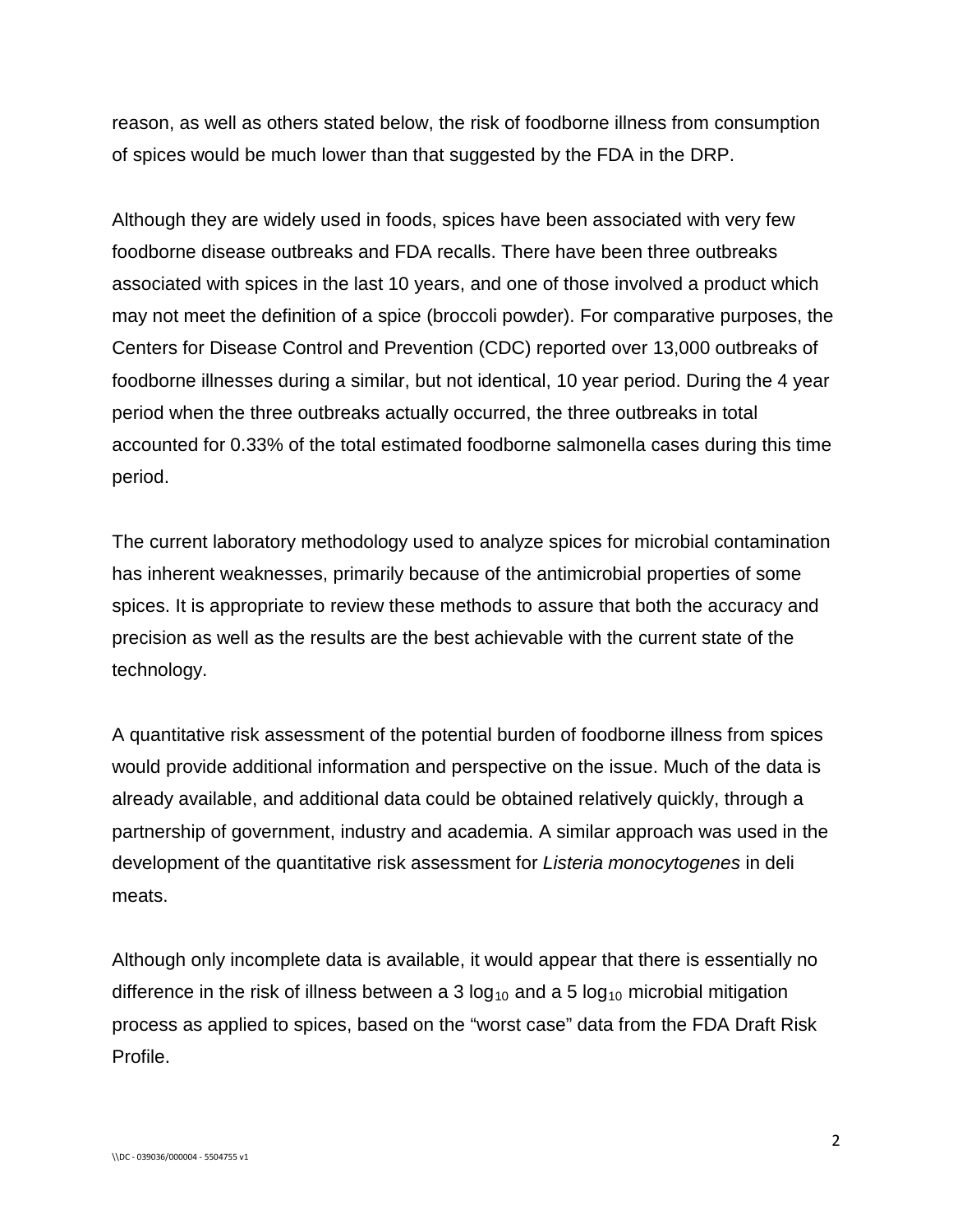Comment by Sections

# **2. Foodborne Illness Outbreaks from Microbial Contaminants in Spices, 1973- 2010**

## 2.2 Outbreaks in the United States

The FDA identified three outbreaks attributable to spices in the United States during the 37 year period of 1973 to 2010, and an additional eleven outbreaks in other countries, for a total of 14 outbreaks attributable to spices in 37 years. It is acknowledged that food safety systems vary widely throughout the world, so direct comparisons of outbreaks in other countries, in comparison to the United States, may or may not be appropriate.

If we look just at outbreaks in the United States, it is difficult to ascertain the total number of foodborne outbreaks in the U.S. during this 37-year time period, although the Centers for Disease Control and Prevention (CDC) reported that there were 13,405 foodborne disease outbreaks during the ten year time period of 1998–2008 (Gould et al., 2013). Based on the available data, three outbreaks in the U.S. attributed to spices out of 13,405 total outbreaks would suggest that spices were responsible for only 0.02% of the total outbreaks ([3/13,405] \* 100) in the U.S. during this ten year period, perhaps a more appropriate yardstick than the 37 year time period used for this risk profile. It certainly suggests that spices were not a leading cause of foodborne disease outbreaks in the United States.

Two of the three outbreaks occurred with a product that is known to be occasionally contaminated with salmonellae (pepper), while the third outbreak was attributed to broccoli powder, which may be more properly thought of as a seasoning, and may not meet the definition of spice as used in the FDA Risk Profile. That definition reads:

"any [dried] aromatic vegetable substances in the whole, broken, or ground form, except for those substances which have been traditionally regarded as foods, whose significant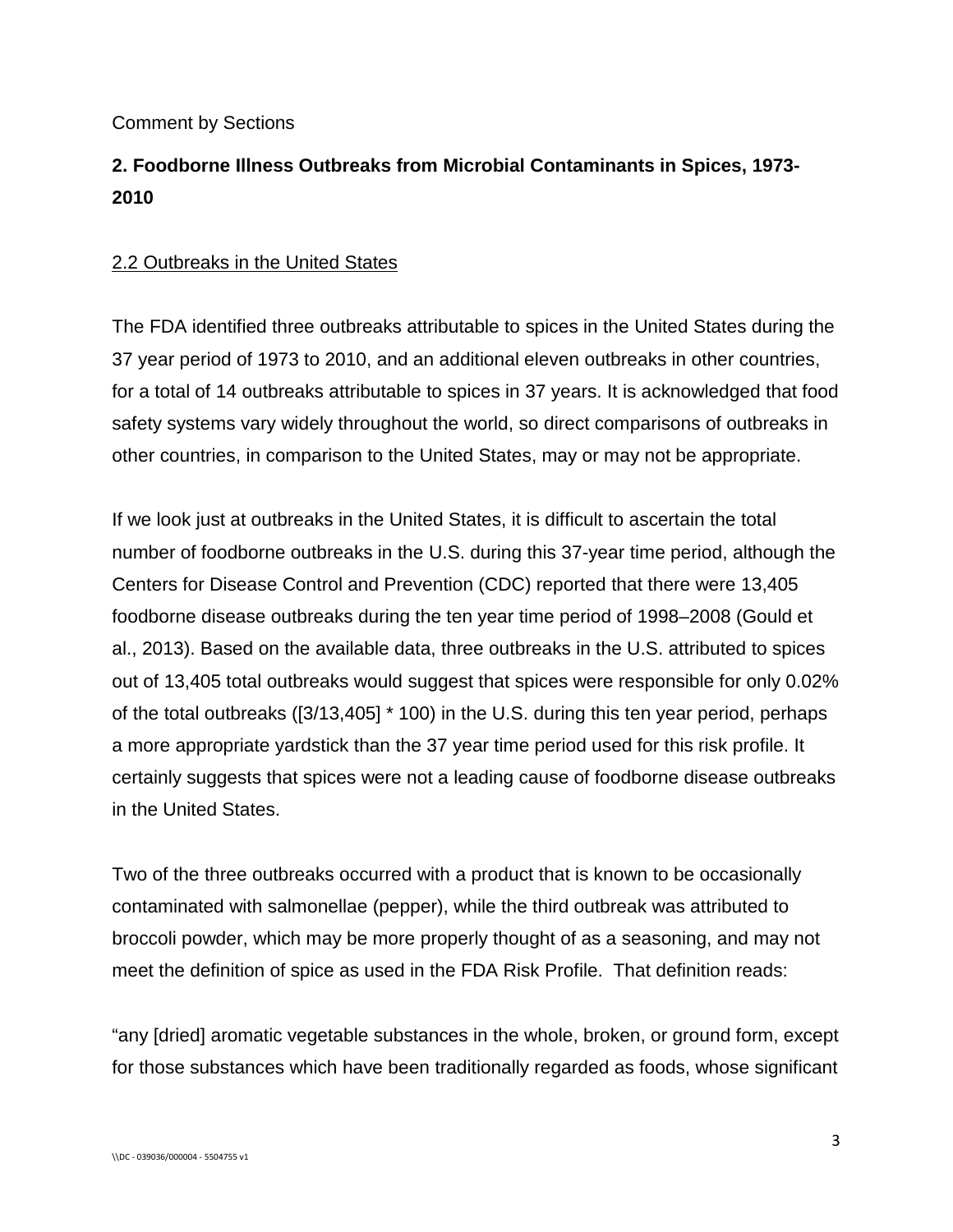function in food is seasoning rather than nutritional, and from which no portion of any volatile oil or other flavoring principle has been removed".

Therefore, if the outbreak associated with broccoli powder is removed, the percentage of outbreaks associated with spices in the U.S. over the 10-year period is 0.015%. ([2/13,405] \* 100)

The root cause failure of many foodborne disease outbreaks can be summarized as contaminated ingredients, improper process control, process failure or post-processing environmental contamination. For example, only one of the three outbreaks involved pepper that might (or might not have) have been treated with a mitigation process before use. The investigation was unable to confirm the details of the mitigation process. Since the details of the actual process the spices underwent prior to the outbreak are not fully understood, it is hard to ascribe a specific cause to these outbreaks. There have only been three outbreaks in the United States, these have occurred within in the last 10 years, and the root cause failures that resulted in the outbreaks are not fully understood.

## 2.4 Public Health Burden

The FDA Draft Risk Profile estimated the public health burden as 13,400 cases. The data presented in Table 2.1 indicates that there were 457 reported cases in the United States, based on a four year time period between the broccoli powder outbreak in 2007 and the two pepper outbreaks which began in 2008 and continued through 2010. The estimated cases are calculated by applying the underreporting factor of 29.3 (Scallan et al., 2011a). All of the outbreaks were caused by Salmonella spp.

The CDC estimates that there are approximately 1,027,561 cases of foodborne salmonellosis every year (Scallan et al., 2011a), or 4.1 million cases during the four year time period which includes 2007 and 2010. The percentage of these cases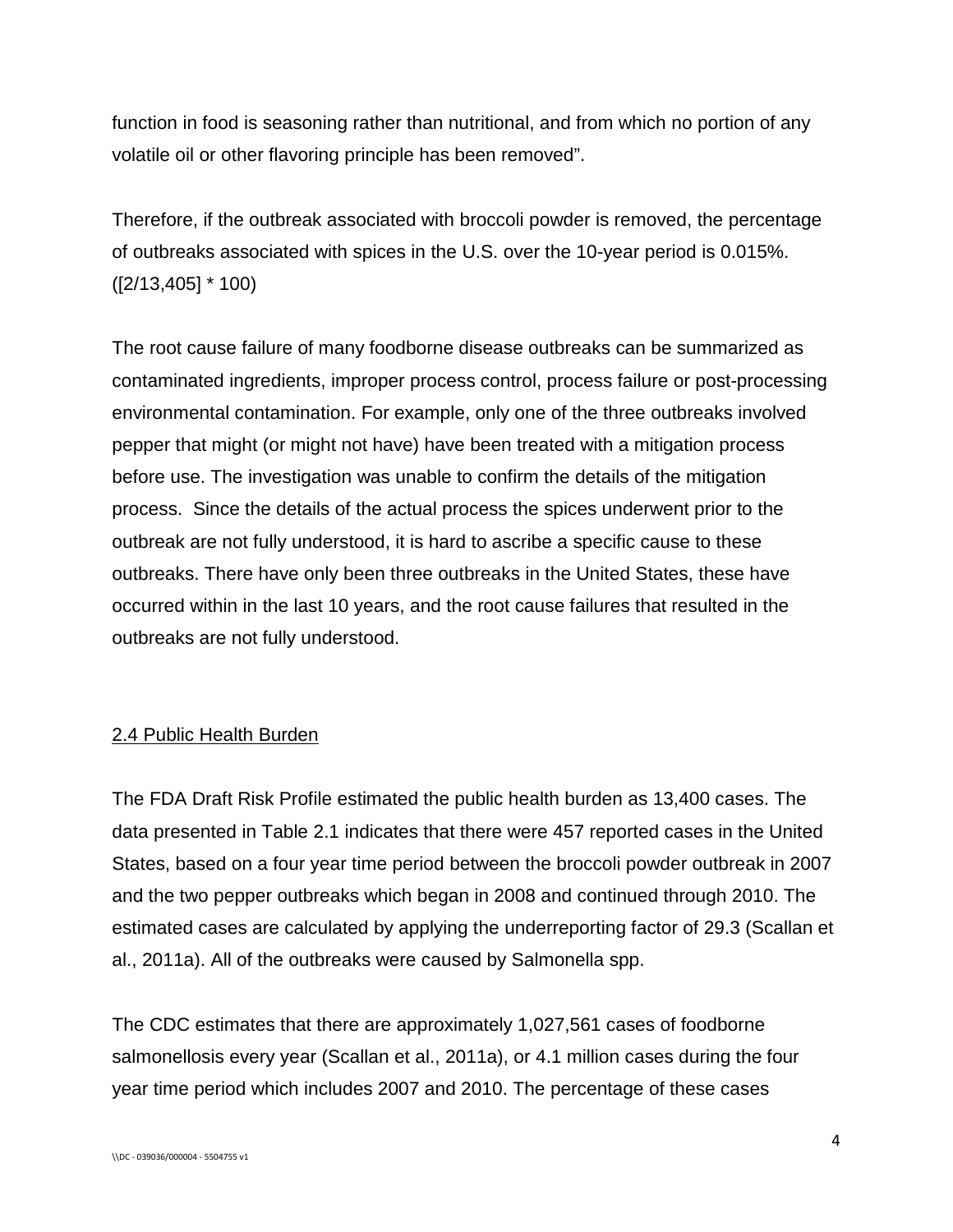attributable to spices during this time period would be 0.33% ([13,400/4,100,000]\*100]. Given that spices and seasonings are included in a very wide variety of foods, the US population has a very great exposure to spices, albeit in low concentrations. This would suggest that if spices were a significant source of foodborne illness, reported illnesses attributable to spices would be much more frequent.

### 2.6 General Observations

There were fourteen outbreaks between 1973 and 2010, with only 3 in the United States. Six of the fourteen outbreaks occurred prior to 2000. It is difficult to determine the relevance of these earlier outbreaks, as the interest in food safety, especially in produce and field crops, has dramatically increased in the last decade. As a result, both the regulatory process and the industry evaluate risks in plant products much differently than they did twenty years ago. This again points to the ten year period as being the most appropriate for this risk assessment.

It is impossible to determine the total number of foodborne outbreaks in all of the countries which experienced outbreaks attributed to spices, but based on the U.S. data, spices would constitute a minor portion of the total number of outbreaks. The difficulties in determining the sources of foodborne outbreaks are well documented (Scallan et al., 2011b). However, the available data suggests that if spices were contributing to a larger portion of the overall burden of foodborne illnesses, more outbreaks would have been detected and reported during the time in question, whether it be 10 years or 37 years.

Attributing foodborne illnesses to a specific commodity is often difficult. However, a review of two attribution sources indicates that spices have a very low impact on the overall burden of foodborne illnesses. The Center for Science in the Public Interest has reported on the number and sources of outbreaks over a ten year period (CSPI, 2013). They reported a category of "nuts/dried spices", without any further separation. However, between 2001 and 2010 the nuts/dried spices category were responsible for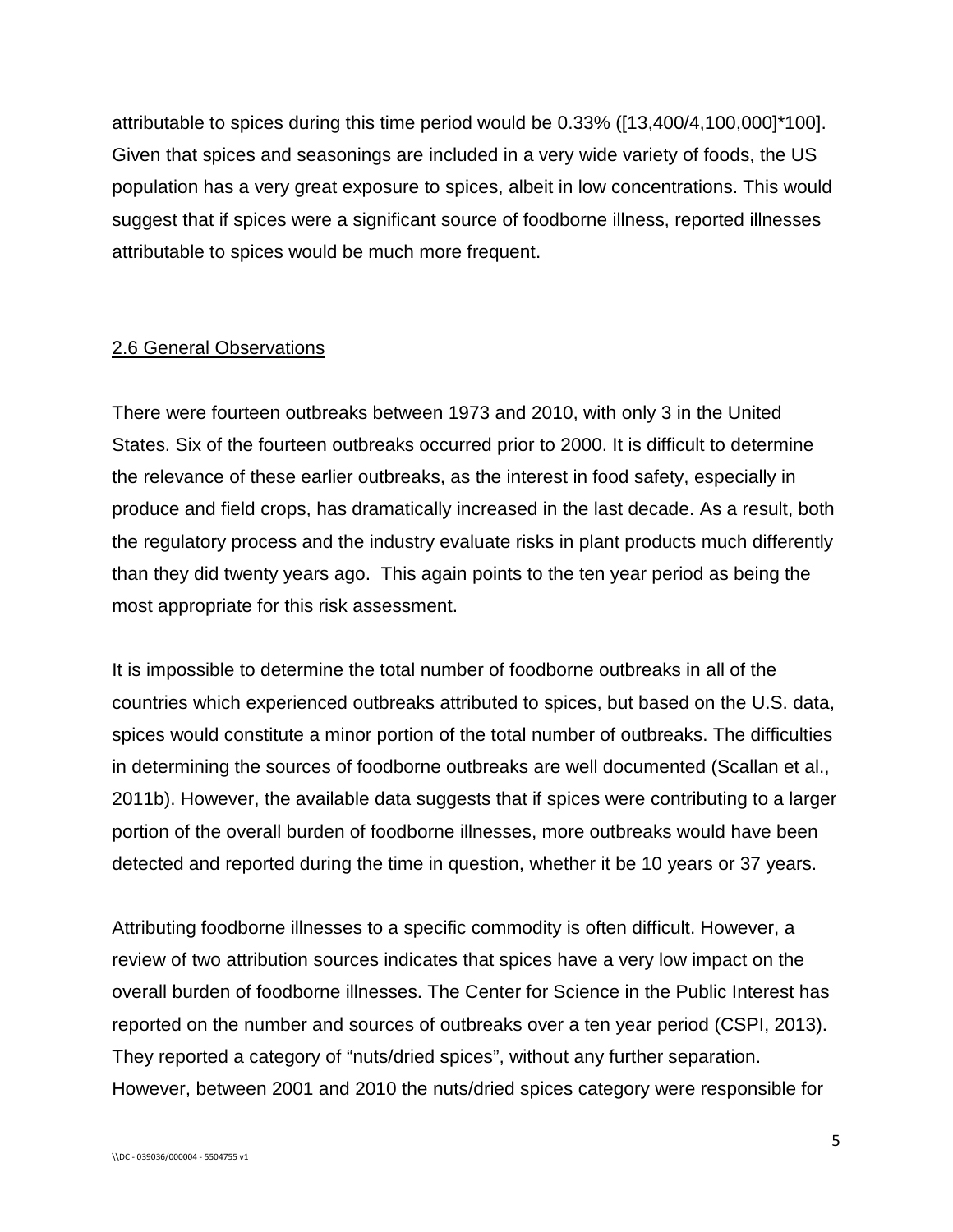14 of 2,874 reported outbreaks, or 0.49% [(14/2874)\*100]. This category was responsible for 2.87% of the total cases [(2,039/70,989) \*100]. Since the data set used to create the CSPI report is not readily available, it is difficult to confirm how many of the reported outbreaks were "nuts" compared to "dried spices". However, this ten year period included the three outbreaks mentioned in the FDA's Draft Risk Ranking report (2 pepper and 1 broccoli), so it is likely that the remaining 11 outbreaks would have been attributable to nuts. The attribution report published by the Center for Disease Control and Prevention (Painter et al., 2013) did not specifically mention spices, but did include a category of "fruits – nuts". This report attributed 6.3% of the bacterial illnesses between 1998 and 2008 to "fruits – nuts".

Direct comparisons between the CSPI report and the CDC report are not possible, because they cover different time periods and use different methods. However, if the "fruits" and "nuts/dried spices" categories in the CSPI report are combined, the number of cases attributable to this combined category would be approximately 7.98% [(5,688/70,989) \* 100]. From a risk ranking perspective, spices would appear to be of less concern than other food products.

## **4. Prevalence and Concentration of** *Salmonella* **and Filth in Spices**

## 4.1.3.1 Salmonella in shipments of spice offered for import into the United States

The FDA has done an impressive of surveying imported spices for the presence of salmonella. The concern is that most of the samples were collected at or near the port of entry, prior to any cleaning and/or mitigation strategies being applied. It is common practice in the industry to apply cleaning and or mitigation strategies to imported spices, as appropriate based on the past history of the spice and international source. Therefore, while the FDA survey does provide a snapshot of the status of imported spices, it is not likely representative of the actual spices as they are delivered for retail purchase.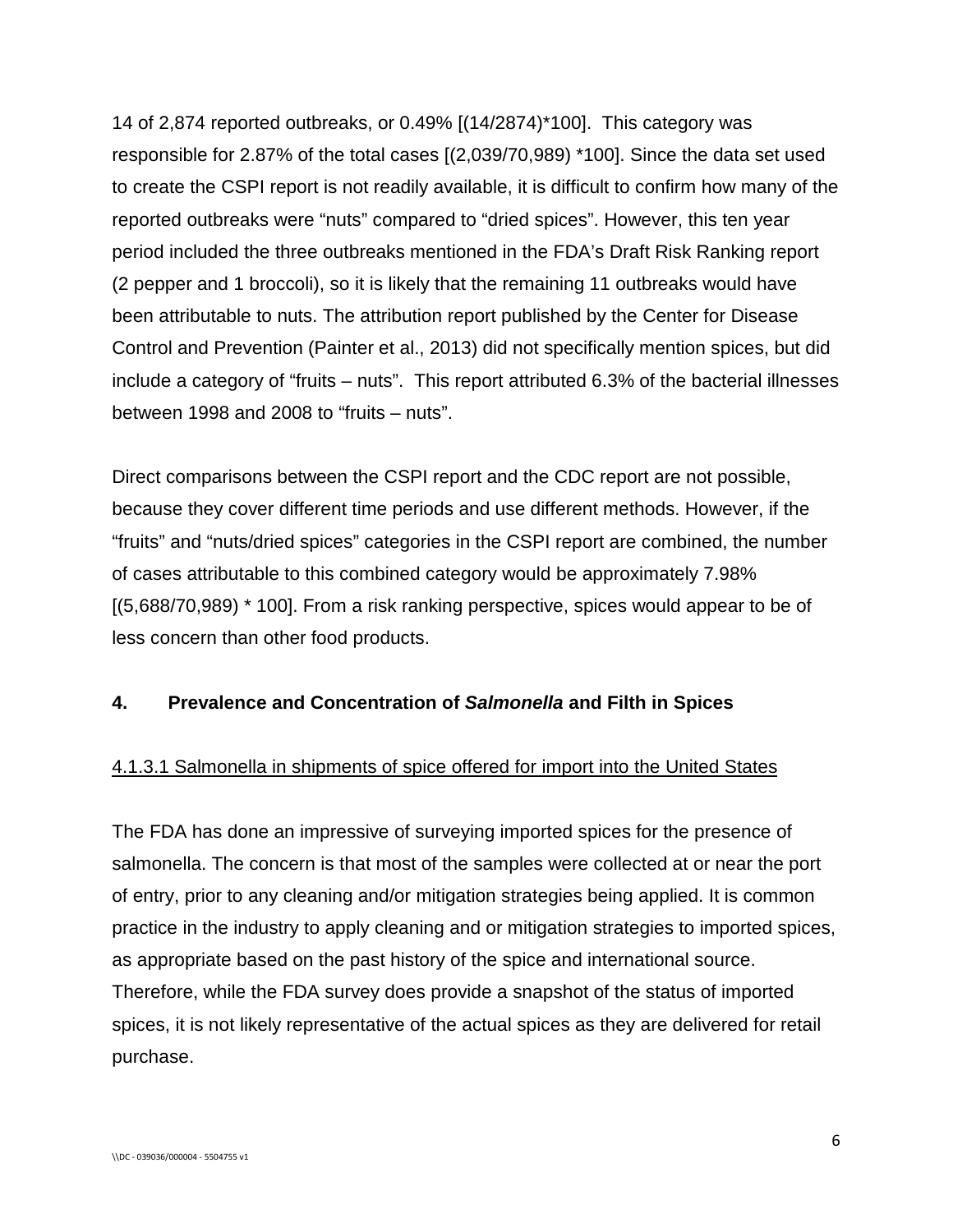The FDA Risk Profile states:

"The larger prevalence of *Salmonella* in imported shipments of spices as compared with other imported FDA-regulated foods can be surprising to some because the low water activity of spices does not support *Salmonella* growth, whereas the high water activity of some other imported FDA-regulated foods will support growth" (Section 4.1.3.1 SALMONELLA IN SHIPMENTS OF IMPORTED SPICE OFFERED FOR ENTRY TO THE UNITED STATES, page 38)

Unlike many imported foods, such as seafood, fruits and vegetables, it is common industry practice to apply aggressive cleaning strategies to imported spices. In addition, there are effective mitigation strategies (steam, ethylene or propylene oxide gas or irradiation) which are routinely used by the spice industry to address microbial contamination in spices. While not applied to all imported spices, these mitigation strategies are generally effective in reducing potential microbial contamination, and are applied as necessary to achieve the desired technical effect. In addition, the majority of imported spices are incorporated into further processed multi-component foods, which undergo processing before reaching the consumer. Many of these processes are also effective in controlling microbial contamination. Comparing imported spices to all imported foods at the port of entry does not accurately reflect the additional processing that spices routinely undergo by both the spice industry and food processors in the United States before being delivered for retail purchase.

A second point of consideration is that the analytical methodology used for the detection of salmonella in the samples simply reports presence/absence, although the FDA did enumerate the salmonella populations in some samples. The low water activity would in fact limit the growth of Salmonella spp., which has a nominal  $a_w$  for growth of 0.94 (ICMSF, 1996). This would certainly support the contention that salmonella does not grow in spices, and that the presence of salmonella in spices at the port of entry is attributable to environmental contamination during the production and harvesting of the spices, and not attributable to growth. Therefore, the hazard at the port of entry is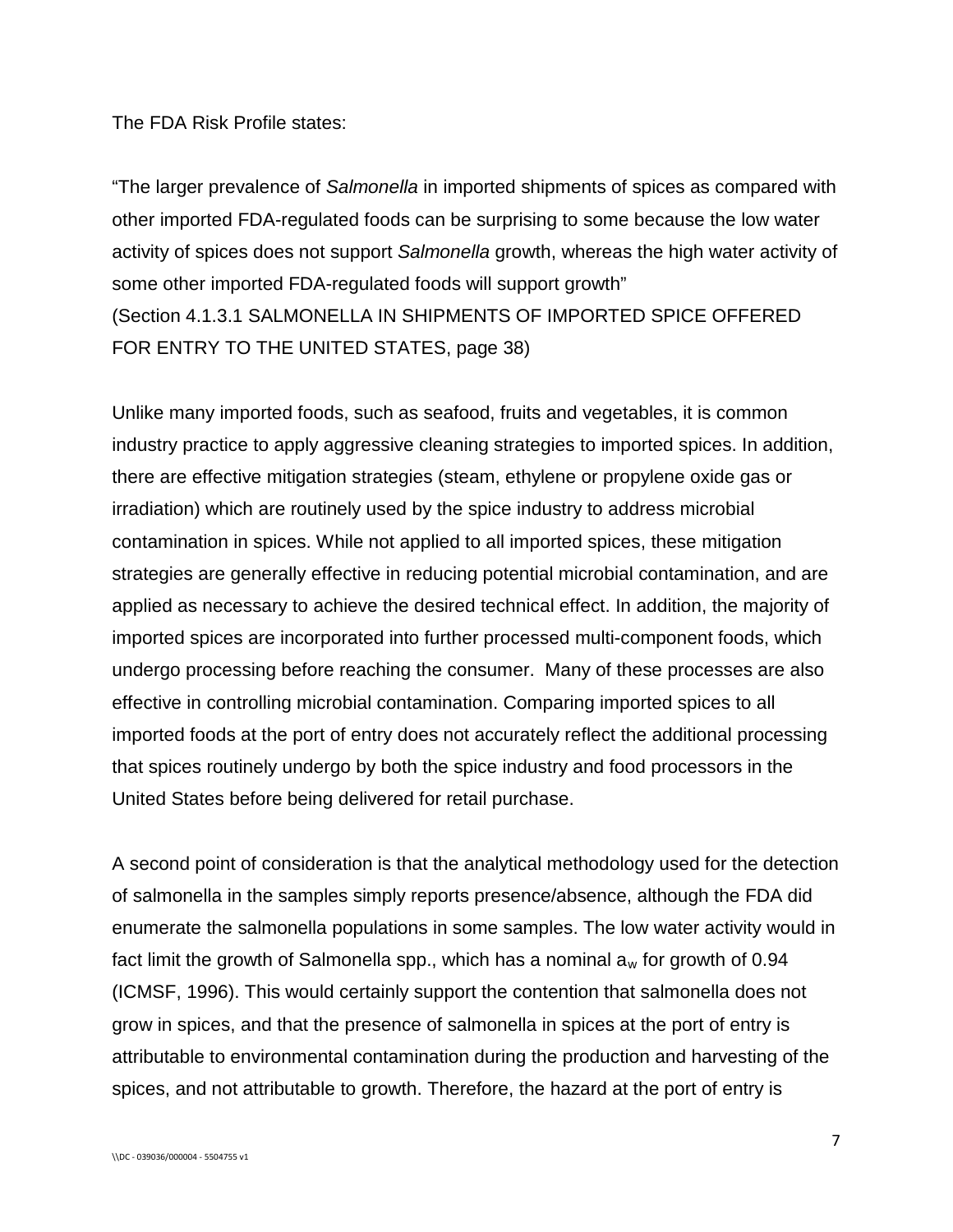stable, and will not increase unless the spices are mishandled during transportation and storage. It also means that effective treatments in the United States can provide adequate control for these hazards before the spices reach consumer shelves.

It is well known that the methodology of detecting and enumerating salmonellae in spices is challenging, as some spices naturally possess antimicrobial properties which may interfere with the assay methods. It would appear that there is a need for improved methodology for the microbiological analysis of spices, perhaps taking advantage of immuno-capture and PCR technologies, which may reduce the variability and increase the sensitivity of the assays. The development of improved methodologies could be undertaken by FDA alone, or in partnership with ASTA and academia.

### **Table 4.3**

The data reported in Table 4.3 for specific spices *may* support a risk ranking system for which spices are treated and which are not. In addition, industry data which has already been provided by ASTA members to FDA for the purposes of the Draft Risk Profile provides an historical basis for the presence of Salmonella spp. could be used to add to this risk ranking system. The FDA data is from 2007-2009, while the industry data would provide a much greater time frame, and could be used to evaluate temporal trends.

#### **Spices Subjected to a Pathogen Treatment**

The FDA Draft Risk Profile states:

"Spice shipments which were classified as "commercially sterile", "heat treated", or "irradiated" or for which the industry supplied product description specified that a pathogen reduction process treatment had been applied to the spice (for example, "steam treated" or "treated with ethylene oxide") were grouped together in Table 4.3 as "Spices subjected to a Pathogen Reduction Treatment." Page 40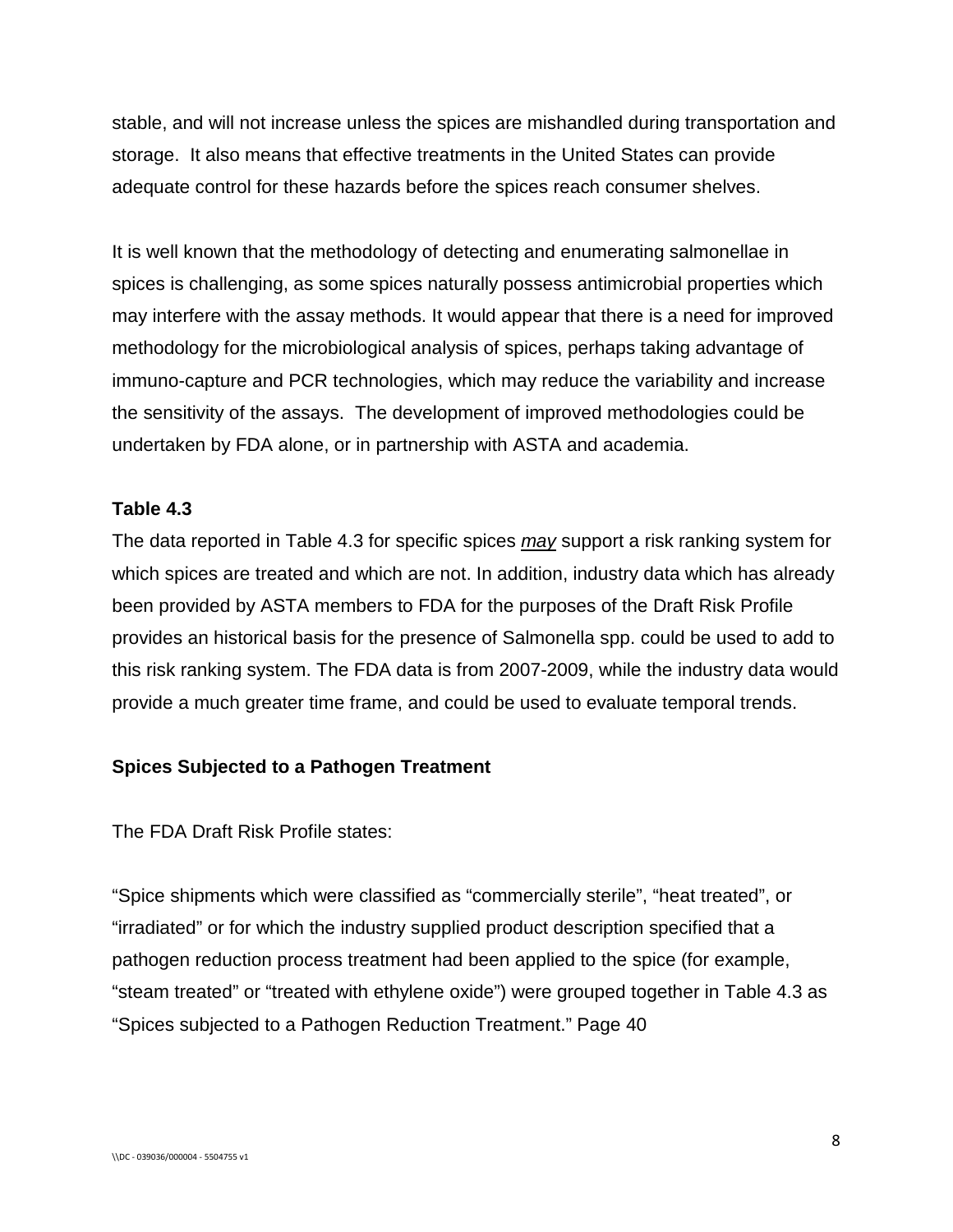In section 2, the report suggests that not all steam treatments are equivalent, and that "steam washed" may be used to address filth and not microorganisms. It would be helpful if more information could be provided on the nature of the samples which tested positive, to determine if this was the result of an inadequate process, or the result of a process failure, as the answer to that question would help direct us to effective steps to address the issue.

#### **Antimicrobial Resistance**

Antimicrobial resistance is a growing issue in human and animal medicine. The FDA report follows standard accepted procedures for determining the antimicrobial resistance of the strains of salmonella isolated from the spics. However, the question that this information raises in the context of a Draft Risk Profile for spices is one of relevance. Of the strains showing resistance to various antimicrobials, how many of the antimicrobials would be used in human medicine to treat clinical salmonellosis? That is, the only way antimicrobial resistance can lead to a treatment failure is if the antimicrobial is used to treat the illness. If the antimicrobial that the salmonella strain is resistant to is not used, then resistance does not affect clinical outcome. While the antimicrobial resistance data is interesting, it should be provided in the context of clinical applications of antimicrobials to treat human salmonellosis.

# **Salmonella concentration in shipments of imported capsicum and sesame seed offered for entry to the United States, Aug-Dec 2010. Page 48**

These data, combined with the historical data that the industry may be able to provide, may support a risk ranking system for imported spices, applying mitigations to selected spices known to have more frequent salmonella contamination. In practice, the industry appears to have an informal system already in place. This may provide an opportunity to formalize this ranking system across the industry.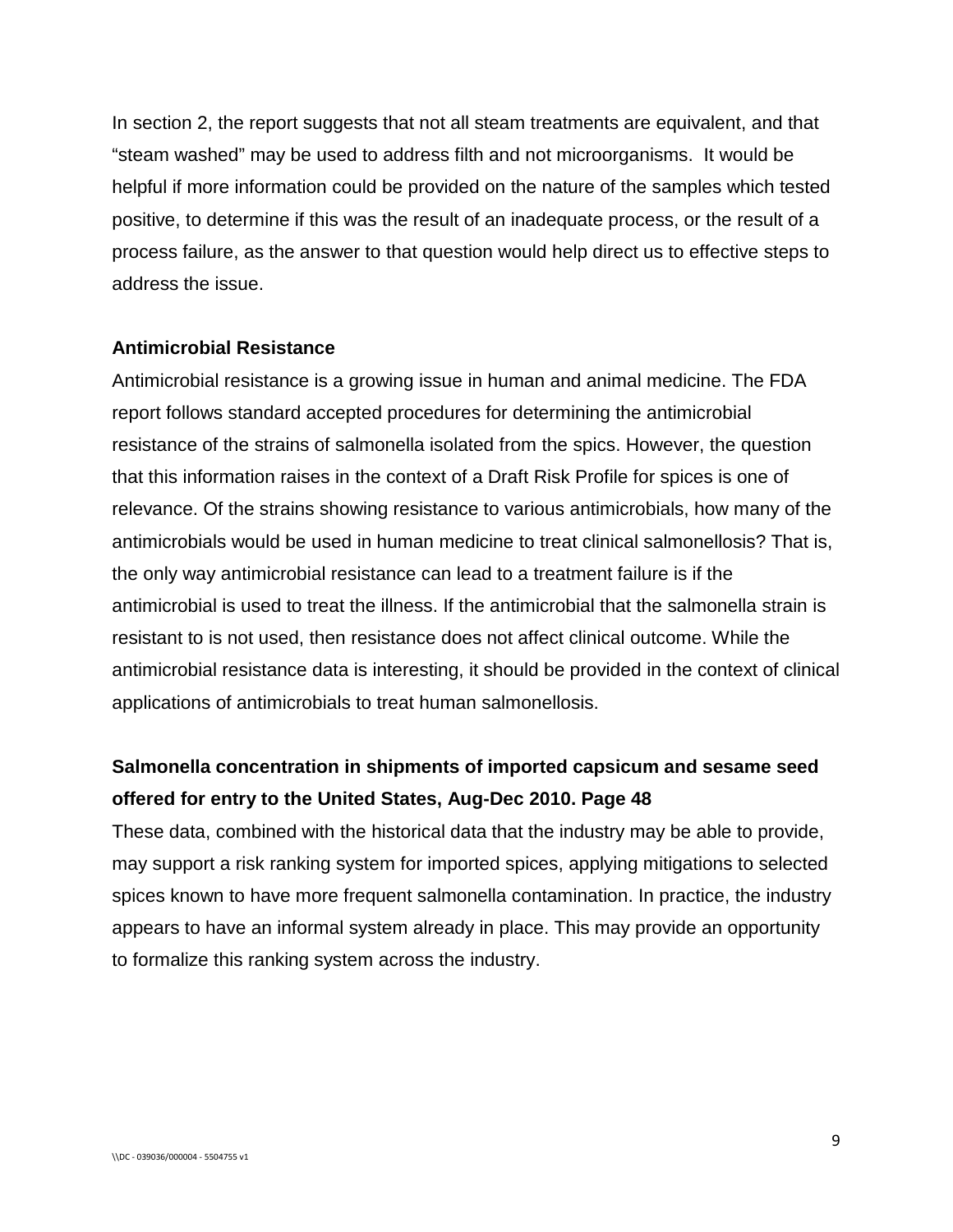**Table 4.10** makes a compelling case for the current practices of the spices industry.

# "**From 1969-2003, FDA identified 20 primary recalls of spices, all of which were because of** *Salmonella* **contamination** (Vij *et al*., 2006)." (page 57)

This is certainly true, but requires some additional context. Between 1 June and 2 Dec 2013, FDA (2013) reported approximately 130 recalls for human foods and dietary supplements, or approximately 21 recalls per month. If this were extrapolated over the 34 year period covered in the Draft Risk Profile, and there are obvious shortcomings with this extrapolation, that would be approximately 8,500 recalls in 34 years (34 years  $*$ 12 months \* 21 recalls per month). Twenty recalls in 34 years is approximately 0.6 recalls per year, or 0.23% of the total ([20/8,500] \* 100).

### **5. Characterization of Contaminants**

5.1 Salmonella

### **Figure 5.6.** WHO/FAO dose response curve.

The dose response curve supports the contention that very low levels of exposure are unlikely to result in illness, even in the upper 2.5% of the sensitive population. The FDA's survey of spices at or near the port of entry indicated very low populations, well under 1 cell per gram (Table 4.8, pages 49-50). The highest mean shipment concentration was found in sesame seeds, and the population was 0.042 MPN/gram, with a 95% confidence interval of 0.020 to 0.088 MPN/gram. Extrapolating these populations to the 350 gram composite samples which were analyzed, this would be 14.7 cells/350 grams, with a 95% confidence interval of 7 MPN/350 grams to 30.8 MPN/350 grams. The models shown in Figures 4.1 and 4.2 support the fact that *Salmonella* contamination, when it occurs in spices, occurs at very low populations; not cells per gram but grams per cell. Given the low populations enumerated in the samples, and the low risk of exposure (based on the small quantity of spices actually consumed), this data suggests that the consumer exposure even from untreated spices is very low. The subsequent processing which is commonly applied to spices, both by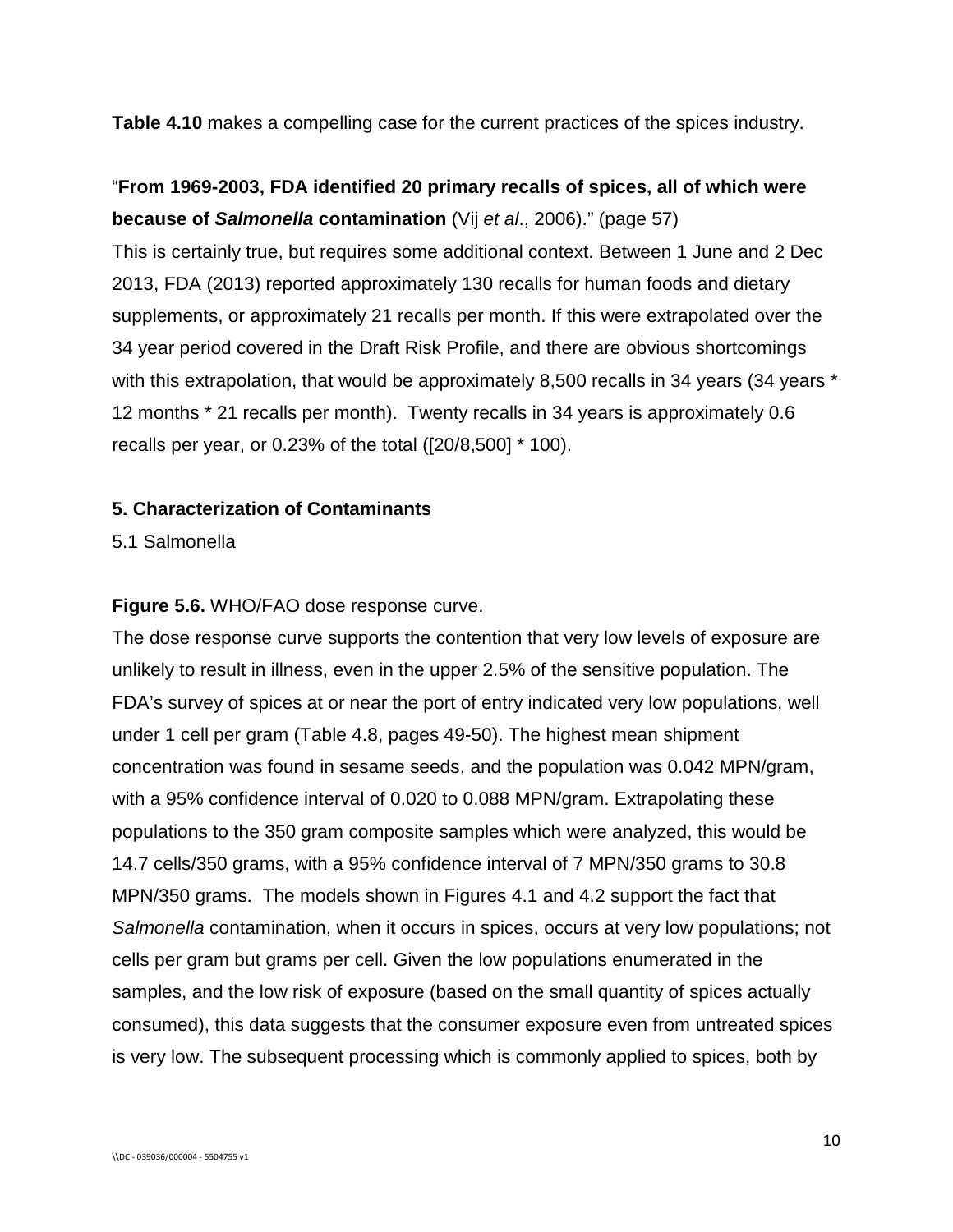the spice industry and the food industry in general, should also be factored in to this to determine the true consumer exposure.

# **6. Overview of Spice Farm-to-Table Continuum and Potential Sources of Pathogen and Filth Contamination**

## 6.1 Primary Production

Many spices originate from economically under-developed parts of the world. Applying modern production standards and practices (GAP's) to some of these areas would be difficult if not impossible. Spice producers are unlikely to change existing practices to meet the expectations of a single consuming country. As an example, the data obtained by the American Spice Trade Association shows that more than 92% of India's red chile production is consumed domestically in India, with only 3% exported to the United States. The opportunities to make changes in the production practices are therefore extremely limited, given the relatively small percentage of the export market in the overall production.

# 6.3 Secondary Processing and Multi-Component Food Manufacturing

The FDA report states:

"Based on conversations with ASTA, we know that a majority of spices in U.S. commerce are used by food manufacturers as ingredients in the production of multicomponent foods." Page 79

This statement is significant for several reasons. When spices are incorporated into multi-component foods, they are subject to buyer's specifications and inspection,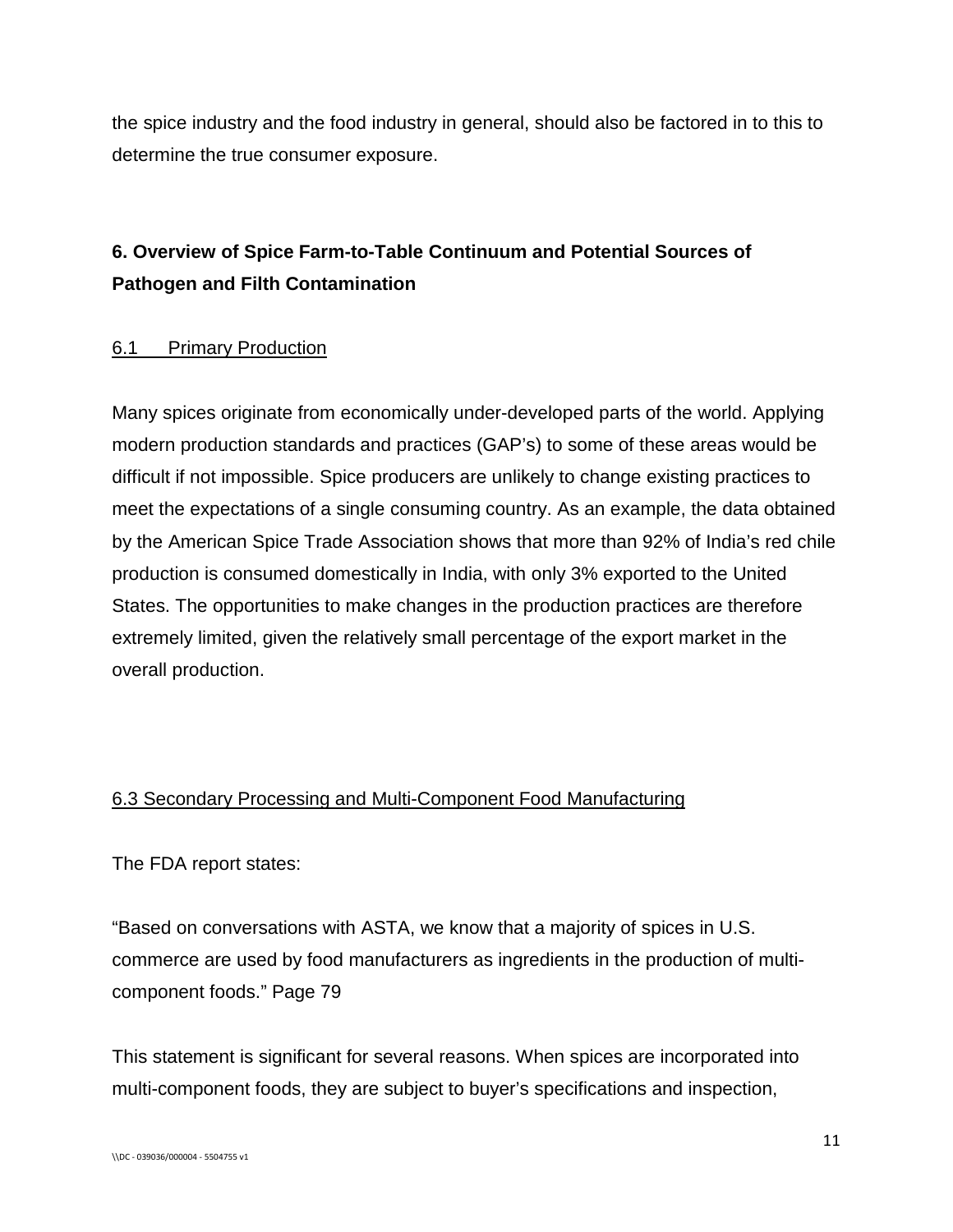including analysis for salmonella. That is, in many cases spices are tested prior to incorporation into the multi-component foods. Secondly, "the majority of spices" may well be greater than 90% of the spices imported in to the United States, although the exact percentage is difficult to ascertain. This means that, in addition to the processing commonly performed by the spice industry, the majority of the spices will be subjected to secondary treatment before reaching the consumer.

Many multi-component foods undergo significant processing before being sold for consumer purchase. Many of these commercial processes are designed to control microbial pathogens which may occur in the raw materials, whether these raw materials are of animal or plant origins. As a result, the majority of spices, some of which may have already been subjected to mitigation strategies by the spice industry, are subject to a mitigation during incorporation into multi-component foods. Again, this greatly minimizes the risk from a public health perspective.

As an example, spices are used as a flavoring component in processed meats. Processed meats undergo a lethality (thermal) process sufficient to eliminate salmonella from the meat. The one outbreak associated with processed meat involved spices which were applied after the lethality process. Immediately after that outbreak, the USDA-FSIS issued a directive to its inspection staff requiring that any ingredients added after the lethality process be demonstrated to be free of pathogenic microorganisms, and especially salmonella. (Notice 01-11, reissued as Notice 08-12 and Notice 31-13; USDA-FSIS 2013). This Notice specifically requires that the Inspector verify: "That the establishment is checking that its purchase specifications are met, for example, through certificates of analysis or other forms of documentation establishing the safety of the ingredients, spices, or sauces that it adds to the product, and that the establishment performs any verification testing it has identified as necessary". While no inspection system is flawless, USDA-FSIS is responsible (by many estimates) for approximately 20% of the US food supply, and this directive greatly minimizes any risk the public health risk of spices used in FSIS regulated foods..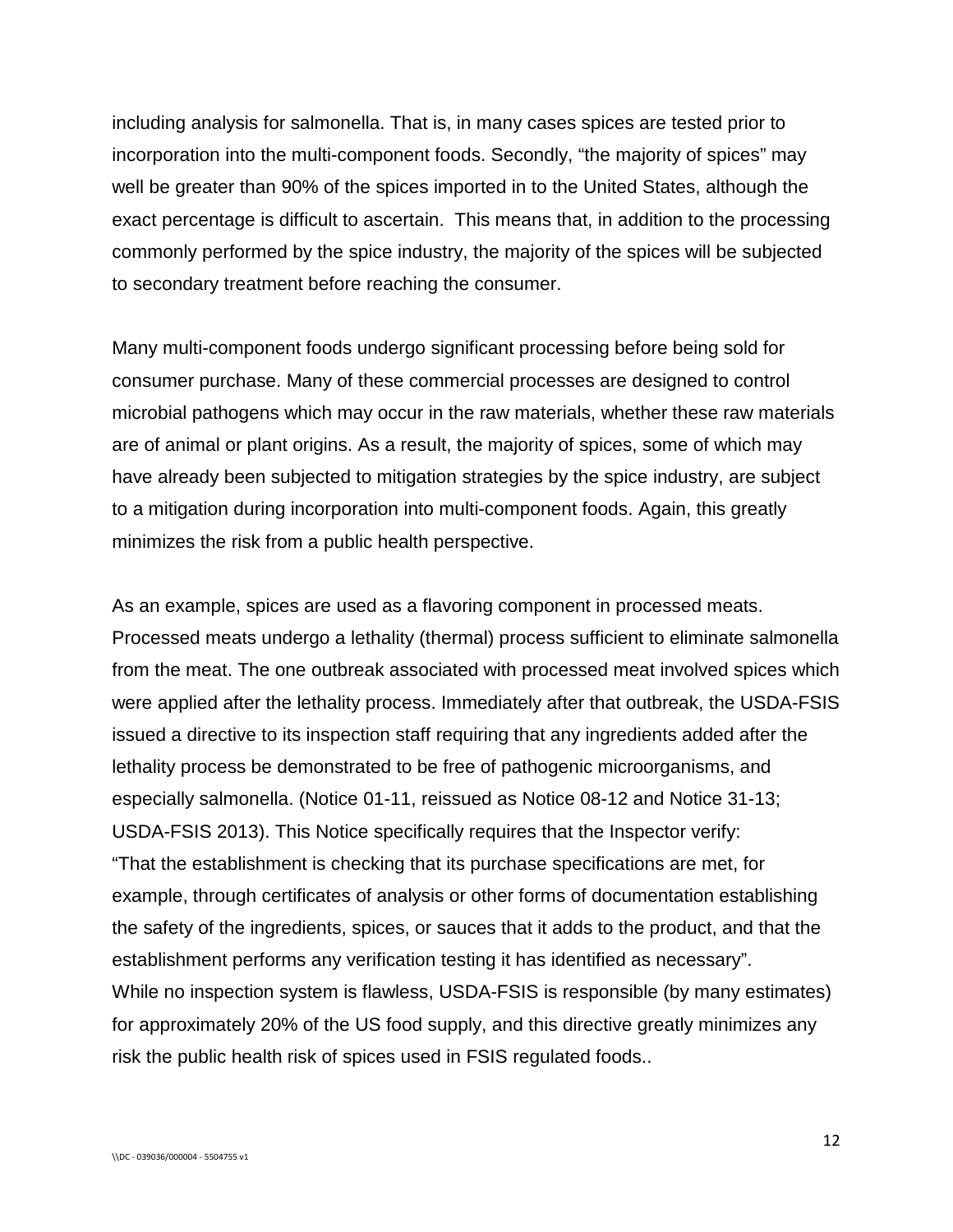Finally, many multi-component foods are not ready to eat, and are heated by the consumer prior to consumption. As an example, consider a frozen food which is heated by the consumer prior to consumption. While this does not make the consumer the critical control point in the process, it does further reduce the risk of exposure to salmonella from multi-component foods containing spices, by applying some form of thermal processing prior to consumption.

### 6.4 Retail/End User

Products (including spices) intended for direct sale to consumers are subject to product specifications, which do include the absence of pathogenic microorganisms. The FDA would in all probability consider the presence of salmonella in retail spices to be grounds for a Class 1 recall. Both the spice industry and retailers are motivated to assure that these retail spices are appropriately treated prior to retail sale to prevent consumers from getting sick and to prevent recalls.

## **7. Spice Production and Consumption**

## **Table 7.4 Consumption in Grams per day.**

The total estimated consumption from Table 7.4 is 6.65 g/person/day, or approximately 2.2 grams per person per meal (6.65 grams/3 meals per day). This data should be evaluated in the context of the populations of salmonella enumerated in the spices before treatment by the spice industry (Table 4.8), the WHO/FAO dose response curve for salmonella (Figure 5.6), and that the majority of spices are used in multi-component foods, which are subjected to processes which are lethal to microbial pathogens. Taken in that context, the consumption data supports the concept that very low populations of salmonella in spices, prior to subsequent treatment by the spice industry and the food industry, combined with the expected dose response curve, would result in a very low consumer exposure by spices. Even at the upper end of the confidence intervals (9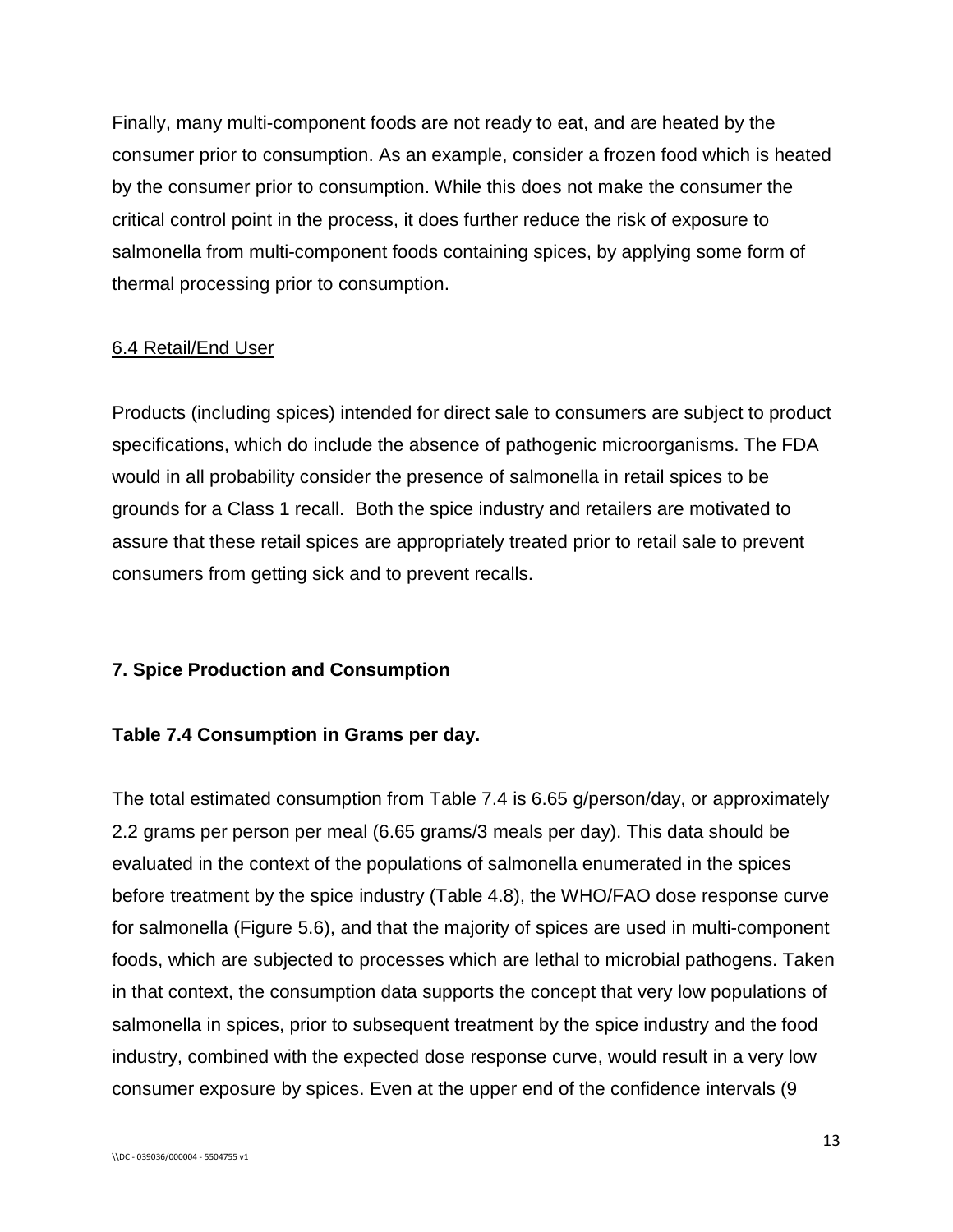MPN/100g) for spices at or near the port of entry, the average consumer would be exposed to 0.59 cells per day. This does not consider the application of mitigation strategies applied directly to the spices, testing of the spices by the spice processors or purchasers, of further lethality processes which may be applied by either the food manufacturers or consumers prior to consumption. The exposure data, based on the expected processing which would subsequently occur after the point at which FDA sampled, would further reduce that risk. This data is consistent with the relatively low number of reported recalls, outbreaks and attribution of foodborne illness to spices. The data in total support the concept that spices represent a much lower risk of foodborne illness than suggested by FDA.

## **8. Current Mitigation and Control Options**

### 8.2 Industry Programs

8.2.2 Industry Guidance from Trade Organizations on Practices Impacting Food Safety of Spices

The American Spice Trade Association has developed guidelines or best practices documents for spice processors. The industry has recognized the importance of these practices, and many have adopted or incorporated these into their standard practices. The declining trend in inspection citations would suggest that more processors are following the guidance documents.

## **9. General Conclusions and Potential Future Mitigation and Control Options**

FDA states in its report:

"Most spices consumed in the United States are imported. The overall prevalence of Salmonella-contaminated shipments of imported spice offered for entry to the United States was 6.6% (750 g sample size; 95% CI 5.7-7.6%) for FY2007-FY2009. This value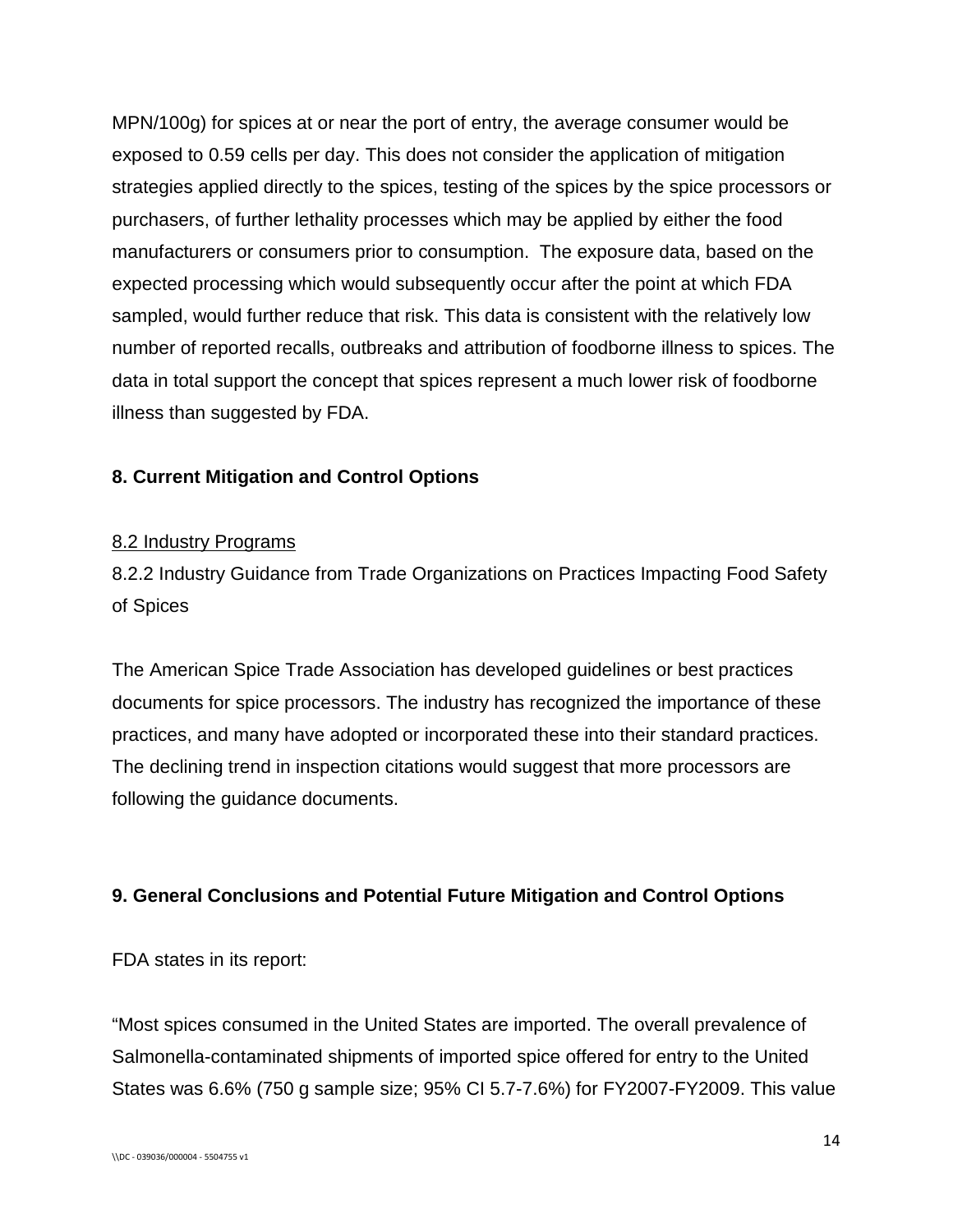is 1.9 times (95% CI 1.6-2.3) the prevalence found for other shipments of FDAregulated foods examined during the same period. Salmonella was found in shipments of many different types of spices, in a variety of forms (whole, cracked, ground or blended) and from many different countries. As a result, we conclude that the presence of Salmonella is a general problem in the spice supply chain rather than a problem of a specific type/form of spice or source country." Page 126

It was noted previously that the majority of spices undergo vigorous cleaning and treatment steps after entry, and many, based on past history, are subject to mitigation strategies both by the spice industry and the food industry in general. Do the other imported foods that FDA is using for comparative purposes follow the same processes? If not, then the blanket statement that imported spices are "1.9 times" more likely to be contaminated with salmonella is an improper comparison. As stated previously, it is taking the data out of context.

A similar analogy might be to that of raw milk. Raw milk in bulk tanks on the farm will occasionally contain pathogens and filth. However, the risk to human health would not be adequately represented by using the incidence of pathogens in bulk tanks, as most milk undergoes substantial further processing. Mitigation strategies, in the form of pasteurization and subsequent processes, such as fermentation dramatically reduce the incidence of pathogens in dairy products. Perhaps a more appropriate point of reference for the risk of dairy products to human health would be at the point of human exposure (retail or food service), rather than at the bulk tank on the farm.

Imported spices, at the point of entry, will in most instances undergo further processing by the spice companies, much like raw milk. The majority of these spices will also undergo subsequent processes as a part of multi-component foods (e.g., a spice blend added to a sausage batter that will be fully cooked before distribution). Much like milk, perhaps a better point of reference in regard to the potential risk to human health would be at the point of human exposure (retail spices or multi-component foods) and not at the port of entry.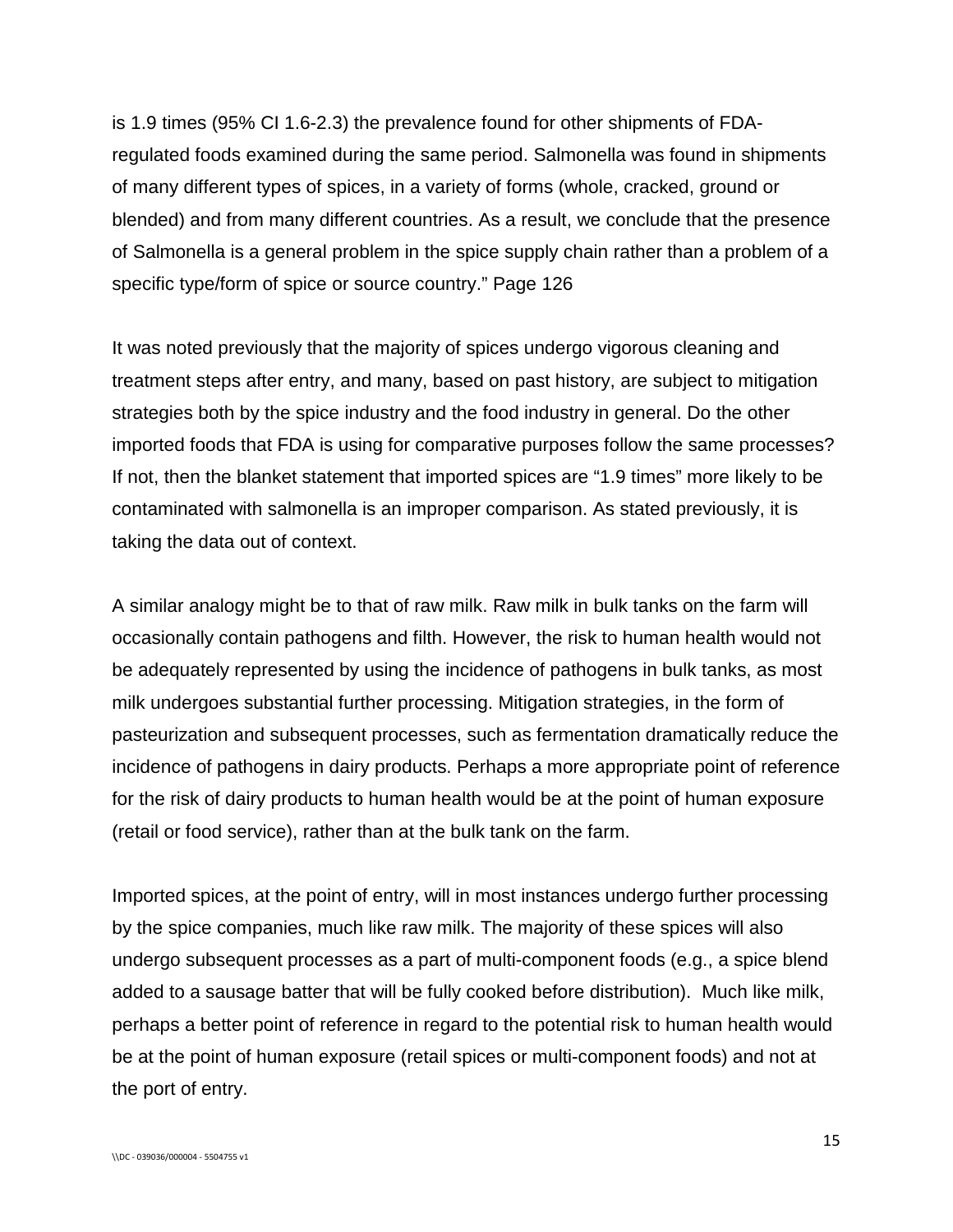#### 9.2.1. Primary Production

See comments from Section 6.1

### **10. Data Gaps and Research Needs**

It may well be worthwhile to conduct a quantitative risk assessment, as a supplement to the Draft Risk Profile. This would estimate the risk of spices in the context of the overall burden of foodborne illnesses, and may also provide additional data on the attribution of foodborne illnesses to spices.

The basic steps in the framework for risk assessment are hazard characterization, release assessment, exposure assessment and consequence assessment, which are then used to estimate overall risk (Codex, 2001; USDA, 2013). In the case of spices, the existing draft risk profile provides an excellent hazard characterization, as well as some components of the release assessment. The additional data that would be needed to complete the release assessment would involve gathering data from some of the steps outlined in Figure 6.1 in the draft risk profile. The samples reported in the Draft Risk profile were collected at or near a point between "Arrive in U.S.A." and the different "Transport" steps. Additional data would be needed on the volume and microbiological status of product tested and released without a microbial mitigation step, the volume and microbiological status of the products subjected to a microbiological reduction process, and the volume and microbiological status of the products which were neither tested nor subjected to a microbiological reduction process.

The most significant lack of information appears to be at the exposure assessment level. The exposure assessment is essentially captured in Figure 6.2. Again, the data which would need to be collected to complete this would include the volume and microbiological status of the spices moving through each pathway to the consumer. It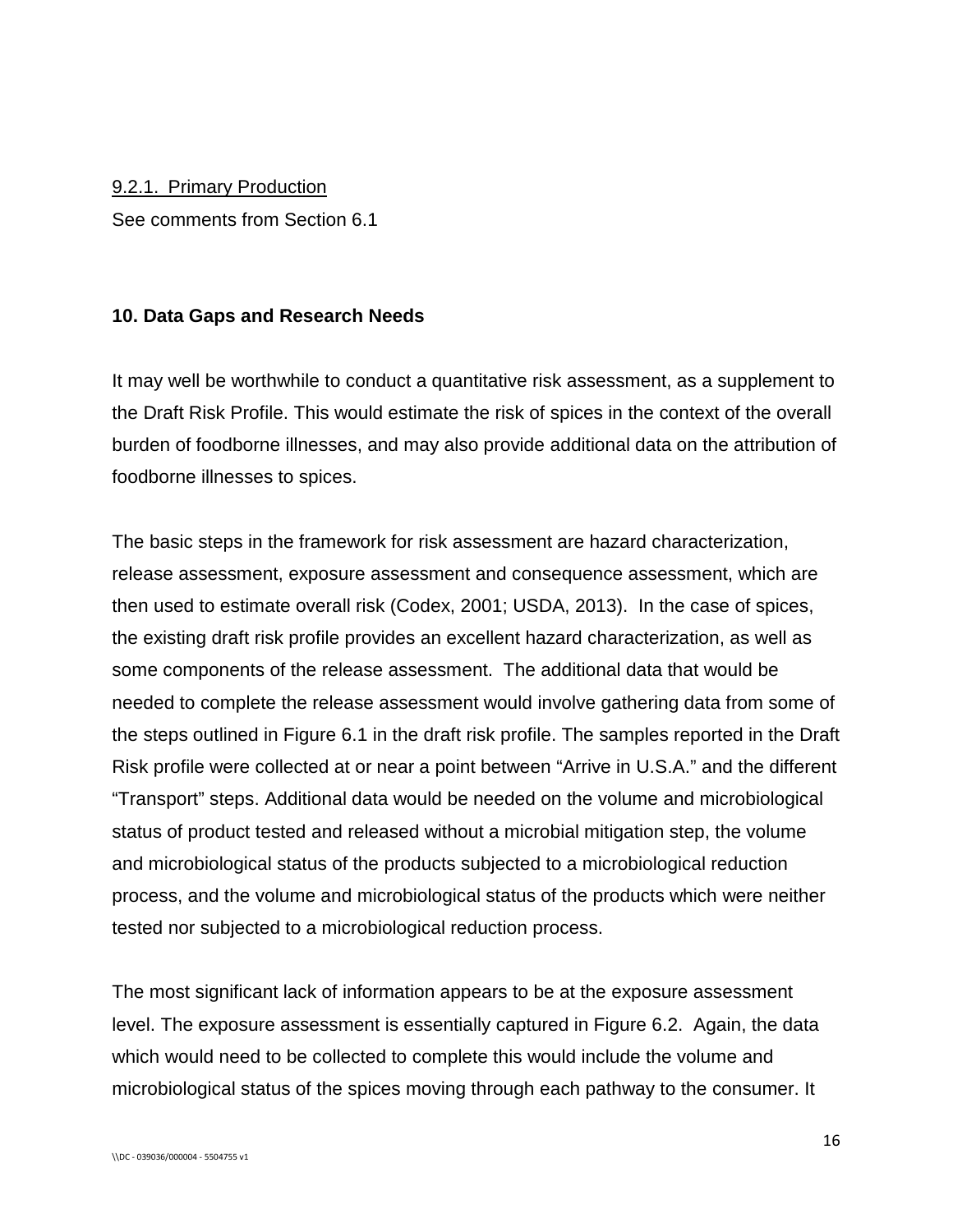would also be important to understand what additional microbial reduction processes would be applied by the food manufacturers, and what buyer's specifications and testing protocols are commonly used for many of the groups listed in Figure 6.2.

A quantitative risk assessment would also allow a determination of recommended microbial reduction processes to achieve an appropriate  $log_{10}$  reduction in the population of salmonellae. It would also estimate the impact of various microbial reductions throughout the process, which would include mitigation steps applied by the spice industry, mitigations applied indirectly through further processing by the food manufacturing industry, and mitigations applied indirectly by the consumer (e.g., adding spices to soups or stew prepared and cooked at home).

As an example, if the worst case reported by FDA (0.042 MPN/gram) and the daily consumption data assumed to be 100% of the worst case (6.65 grams at 0.042 MPN/gram), what would be the  $log_{10}$  reduction needed to reduce this risk by 1000 fold? The following figures show a simplistic approach to illustrate the process which might be used to determine the necessary log reduction, which could be greatly refined with a quantitative risk assessment.

Figure 1 simply illustrates the worst case scenario, as reported in the draft risk assessment. In this case, no reduction was applied, although it is recognized that the majority of the spices are subjected to some form of microbial reduction process, either by the spice industry, further processors, or to a degree by the consumer. The salmonella population was modeled as a triangle distribution, using the mean and 95% confidence intervals reported in the draft risk profile (0.02, 0.042, 0.088 MPN/gram). The consumption was modeled using a triangle distribution with 50% variability in daily consumption (3.33, 6.65, 9.98 grams per day) over 1 year. 95% of the time, the total consumption over 1 year would be less than 200 cells. Assuming that an individual in the highest risk category (lower 2.5%) received the yearly exposure of all 200 cells in a single serving (and there are no data to support that assumption), the probability of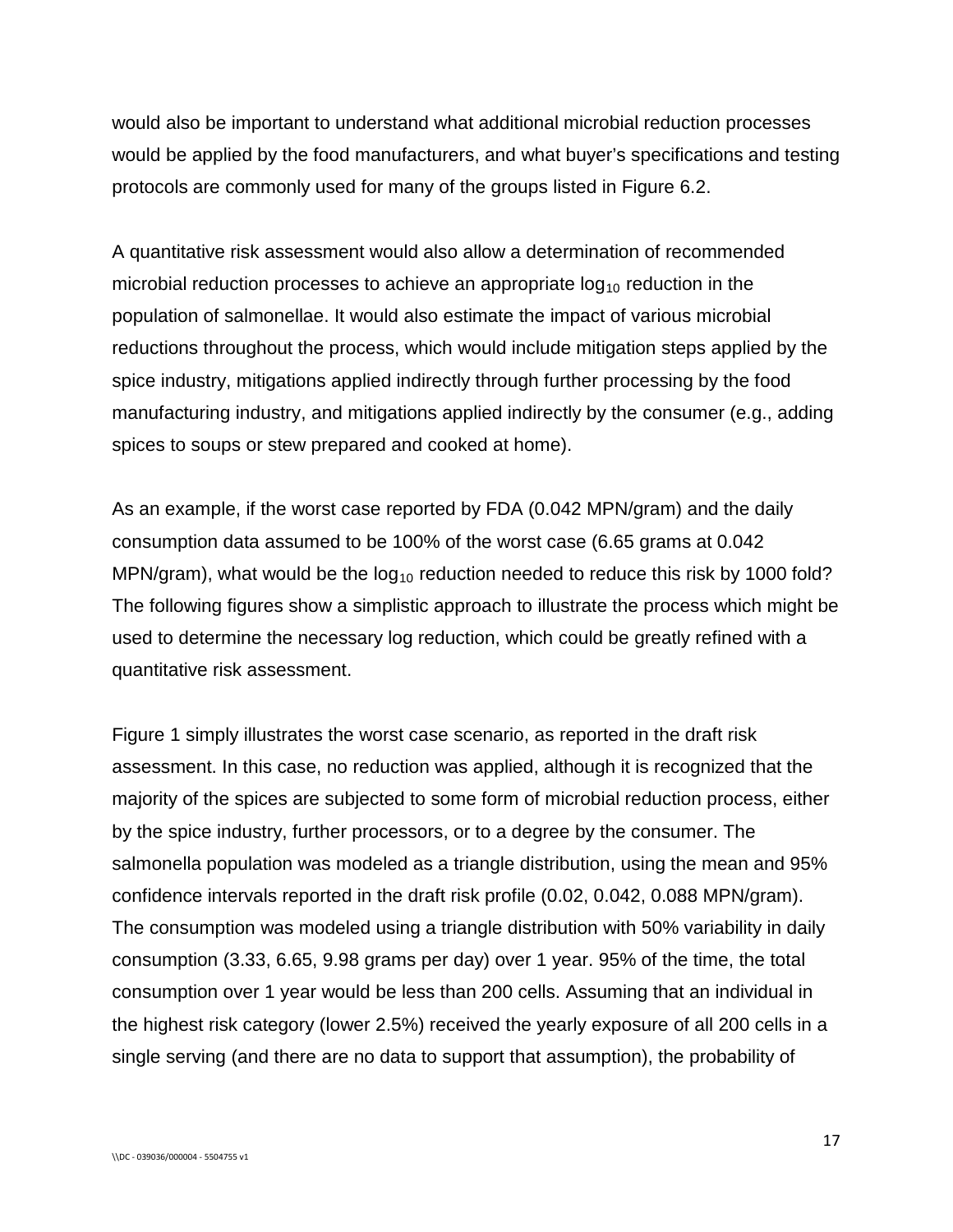illnesses would be approximately 0.25 (1 in 4) based on the WHO/FAO dose response model shown in Figure 5.6.



Figure 2 illustrates the same scenario as above, but with a 3  $log_{10}$  reduction applied to the spices and 25% process variability (triangle distribution, 750, 1000, 1250 cell reduction, corresponding to a 2.87, 3.0 and 3.1  $log_{10}$  reduction). The consumption was modeled using a triangle distribution with 50% variability in daily consumption (3.33, 6.65, 9.98 grams per day) over 365 days. 95% of the time, the total consumption over 1 year would be a negative 1.5 million cells. To place this in context, approximately 211 Americans (based on a population of 317 million) would be exposed to a single cell during the course of 1 year. Based on the WHO/FAO dose response model shown in Figure 5.6, the probability of illness if all 211 people were in the highest risk segment of the population (lower 2.5%) would be essentially zero.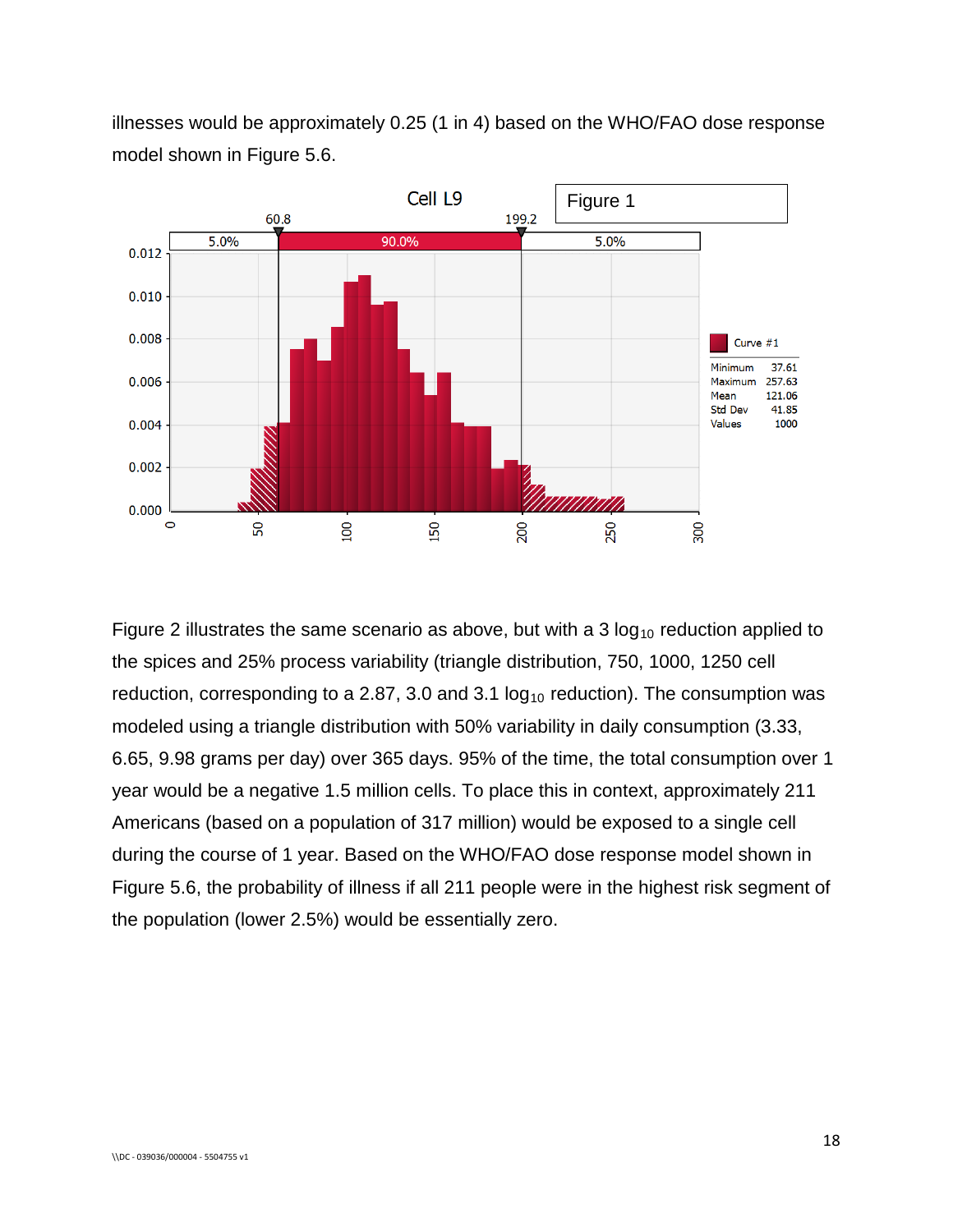

Figure 3 illustrates the same scenario as above, but with a 5  $log_{10}$  reduction applied to the spices and 25% process variability (triangle distribution, 75,000, 100,000, 125,000 cell reduction, corresponding to a 4.87, 5.0 and 5.1  $log_{10}$  reduction). The consumption was modeled using a triangle distribution with 50% variability in daily consumption (3.33, 6.65, 9.98 grams per day) over 365 days. 95% of the time, the total consumption over 1 year would be less than a negative 152 million cells. To place this in context, approximately 2 Americans (based on a population of 317 million) would be exposed to a single cell during the course of 1 year. Based on the WHO/FAO dose response model shown in Figure 5.6, the probability of illness if both people were in the highest risk segment of the population (lower 2.5%) would be essentially zero. From a practical standpoint, there is essentially no difference in the risk of illness between a 3  $log<sub>10</sub>$  and a 5  $log_{10}$  microbial mitigation process as applied to spices.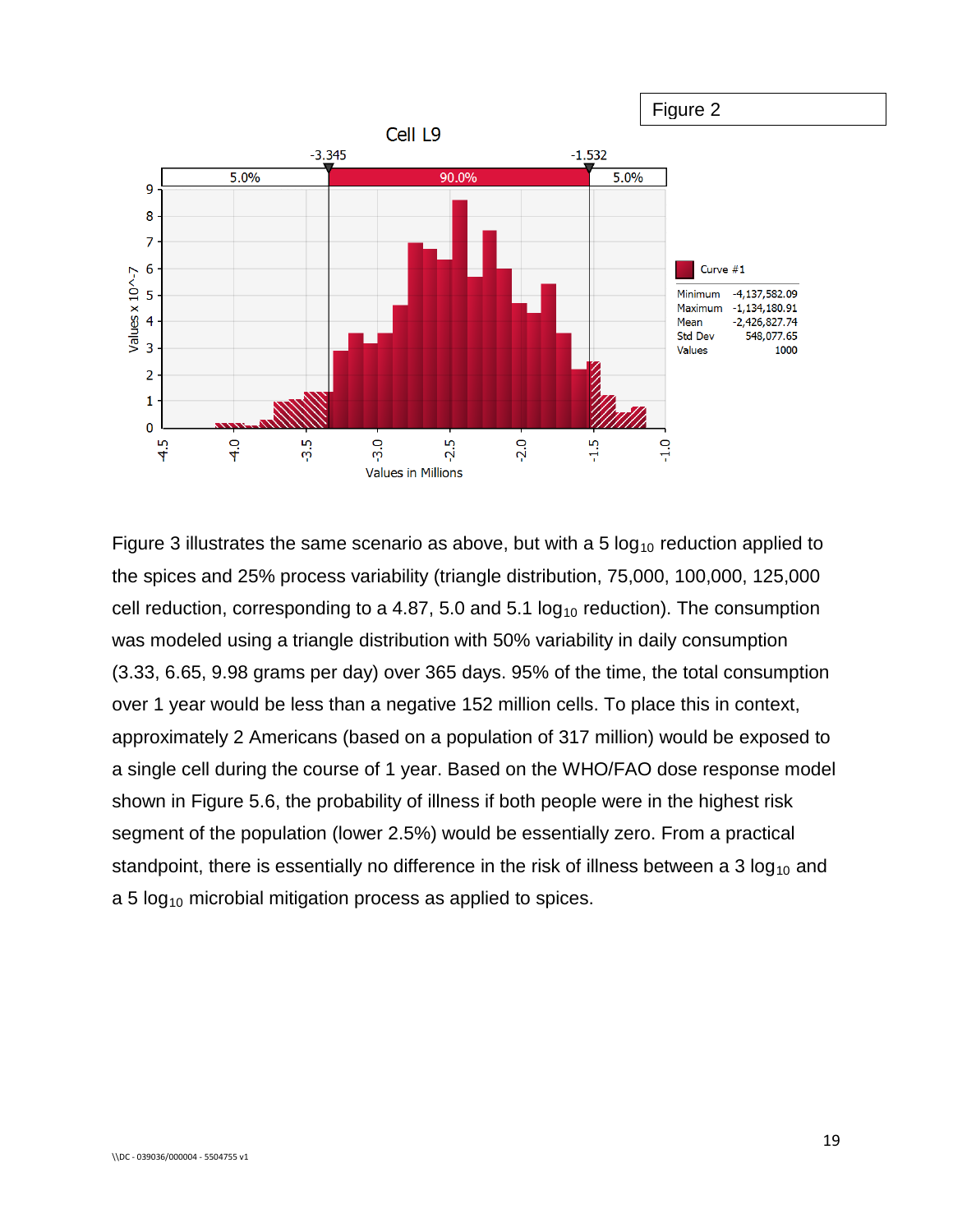

Much of the data required for a quantitative risk assessment already exists, either from FDA's own data, or from industry data, which could be obtained for a project such as this. This would allow a more precise estimate of the risk posed by spices in the food chain, and would help in the decision-making process regarding the allocation of resources to addressing the overall burden of foodborne illness.

## **Additional Data Gaps:**

The Draft Risk Profile raises a number of questions, which could be addressed by further data gathering. These include, in no particular order

- 1. What is the frequency of salmonella in spices presented at retail to consumers? That is, what is the direct human exposure to salmonella from spices? This is probably the single biggest gap in FDA's DRP which, as noted above, relies too heavily on testing of spices before, not after, treatment.
- 2. What is the frequency of salmonella in spices at the food processor level for multi-component foods? This data should already exist, as most food processors would have some testing data. The data might be accessible, if a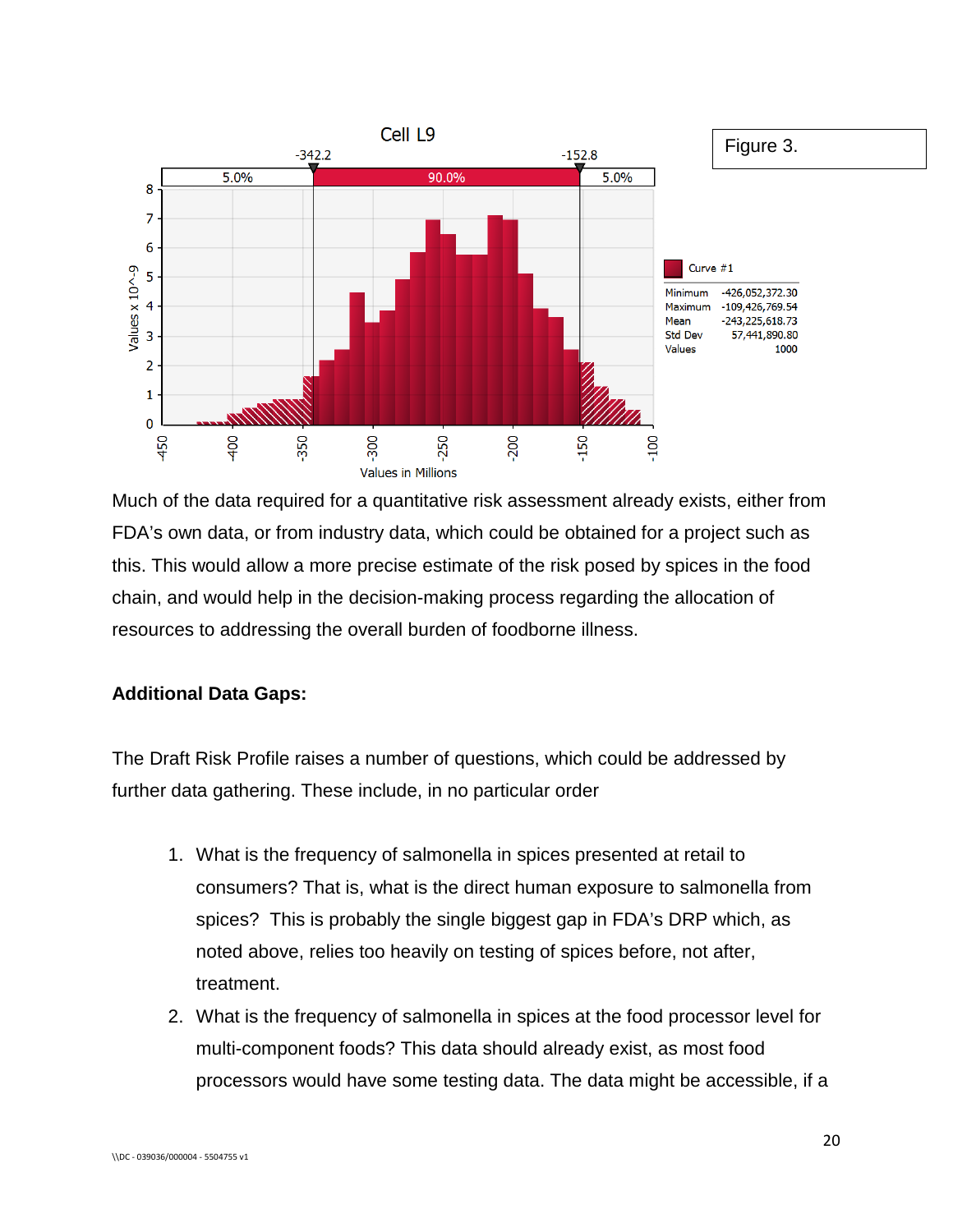format was developed which would assure the anonymity of the submitting company. For example, various trade associations could try to obtain that information form their membership.

- 3. What is the frequency of salmonella after processing by the spice companies? ASTA has already provided some data, and there may be more available. This data might be useful if determining the relative risk of individual spices as they become available for consumer purchase in the United States.
- 4. Validation of mitigation processes. ASTA, along with the International Life Sciences Institute, have awarded research grants to develop surrogates and validation guidelines for microbial mitigation strategies in spices. The results should be available within the next 18 months.

# **CONCLUSIONS**

A. The Draft Risk Profile conducted by the FDA provides excellent data on the microbiological quality of spices, and fills a data gap within the public domain. However, the majority of the data represents spices before any mitigation treatments have been applied, either by the spice industry or by the food industry after incorporation into multi component foods. Because of this, it does not adequately represent the actual consumer exposure to harmful microorganisms from spices, and the risk of foodborne illness from consumption of spices would be much lower than that suggested by the FDA in the DRP.

B. Although they are widely used in foods, spices have been associated with very few foodborne disease outbreaks and recalls.

C. The laboratory methodology to analyze spices for microbial contamination should be reviewed to assure that the accuracy and precision are the best available.

D. A quantitative risk assessment of the potential burden of foodborne illness from spices is needed to provide additional information and perspective on the issue.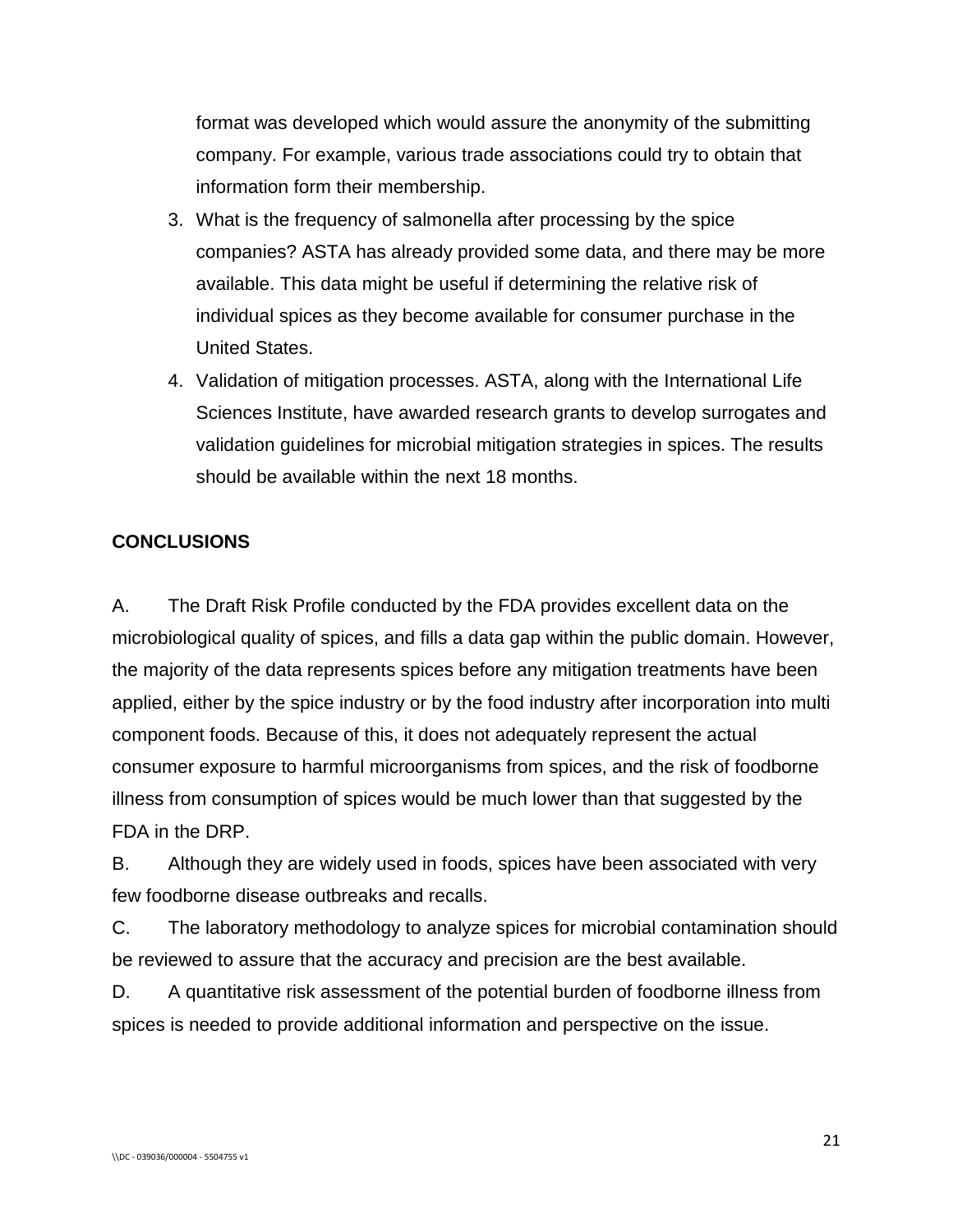E. There is essentially no difference in the risk of illness between a 3  $log_{10}$  and a 5  $log_{10}$  microbial mitigation process as applied to spices, based on the "worst case" data from the FDA Draft Risk Profile.